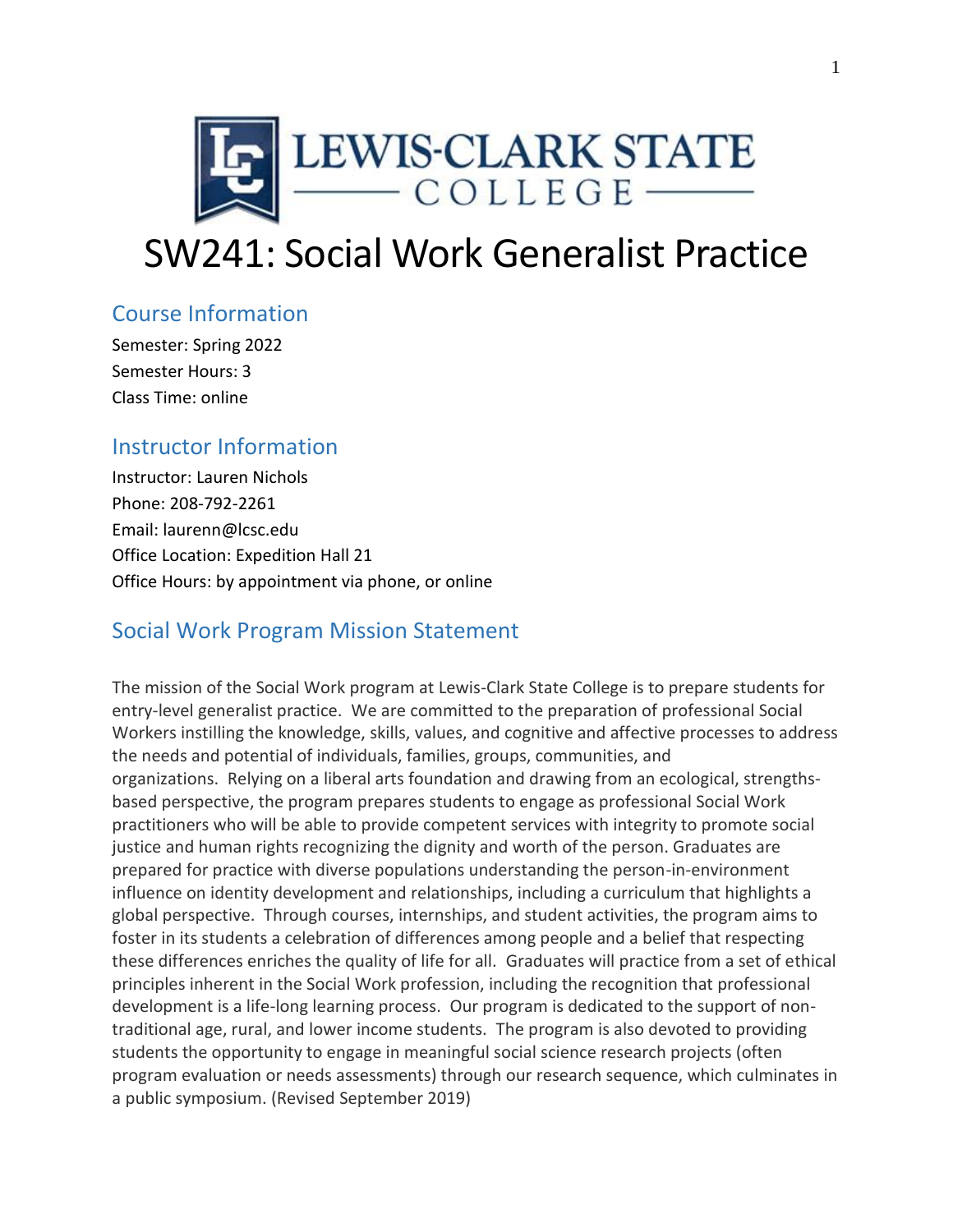## Course Description

This course is a continuation of Social Work 140 that introduced students to the social work profession in relation to social services in a social welfare system context. Elementary social work processes focus on an overview of the theoretical knowledge and methodological skills necessary for entry-level practice in social work. Topics covered include generalist practice; social work values; principles of interviewing; assessment; confidentiality; contemporary theories of counseling; social work with individuals, groups, families and community practice; evaluation; general systems theory; cross cultural social work; working within a bureaucratic system; burnout; and the frustrations and satisfaction of being a social worker. Case examples are discussed and role-played to apply the theory that is presented.

This course also provides an introduction to, and overview of, practice skills, methods, and problem solving processes necessary to generalist social work practice with diverse populations. The course consists of lecture, and group discussion to facilitate integration of values, ethics, knowledge and skills base in work with individuals, groups, organizations and communities.

Pre-requisite: SW 140 or permission of instructor or may be taken concurrently with SW 140.

### Introduction and Overview

The generalist practice problem-solving model is emphasized and integrated into this social work course. This approach assists students in acquiring a broad repertoire of skills and knowledge for beginning social work practice. This course provides an introduction to and an overview of practice skills, methods, and problem solving processes necessary to generalist social work practice. This course will consist of lecture, group discussion, and practice activity components to facilitate integration of values, ethics, knowledge and skills base in work with individuals, groups, organizations and communities.

## Purpose of the Course in the Curriculum

Generalist social work practice incorporates knowledge that is transferable, empowers individuals and families, utilizes a variety of intervention strategies and theories, analyzes development of the life span, evaluates the impact of social policies and other social forces and serves as a foundation for professional practice.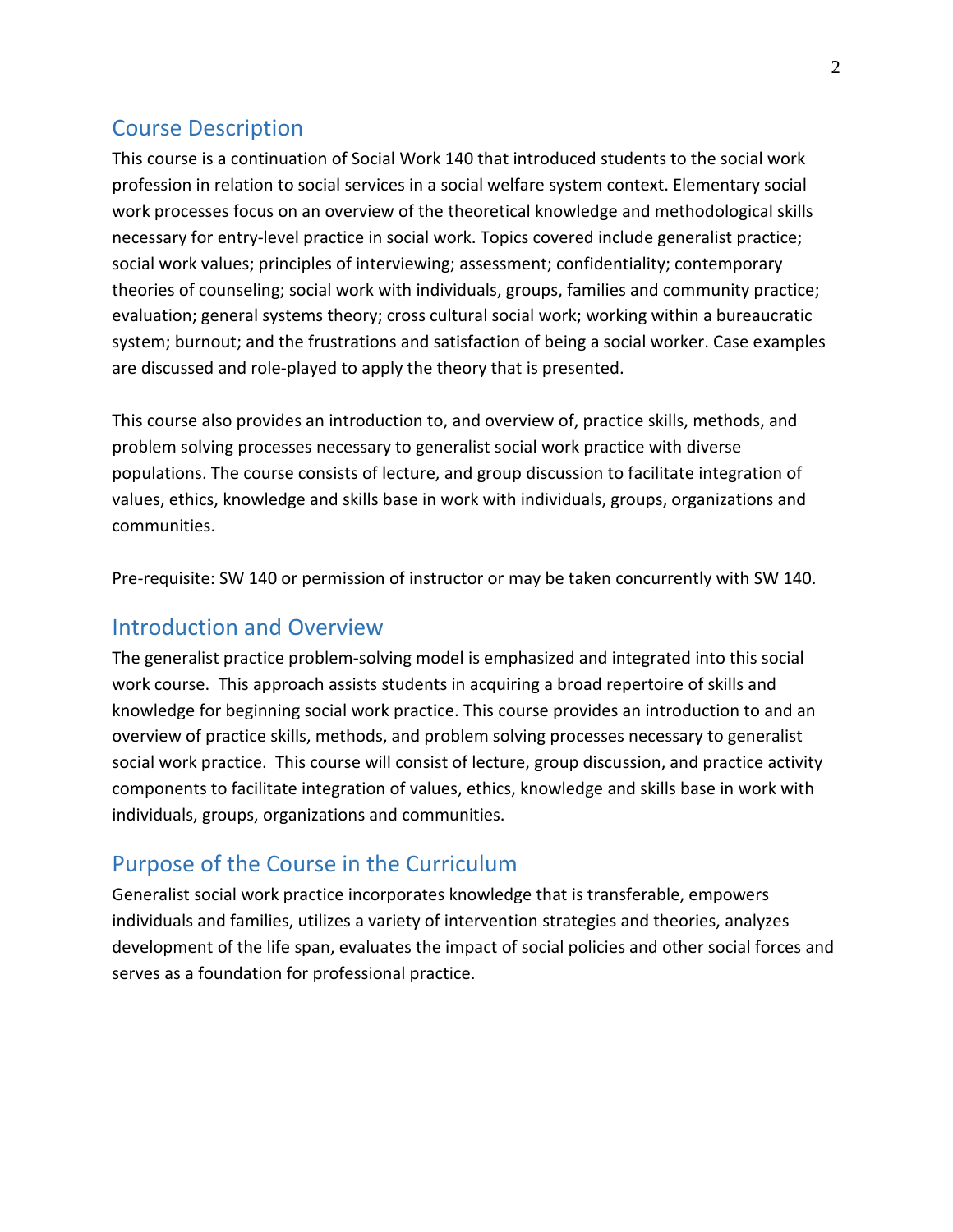## Competencies & Practice Behaviors (Expected Learning Outcomes) Met in Course

The Council on Social Work Educations sets educational standards for all accredited social work programs. The *2015 Educational and Policy Accreditation Standard (EPAS)* establishes 9 Core Competencies and 31 Practice Behaviors that social work students are expected to meet upon graduation from an accredited BSW Program. Professional Social Work Education is competency-based education.

#### Educational Policy 2.1: Core Competencies Definition

*Competency-based education is an outcome performance approach to curriculum design. Competencies are measurable practice behaviors that are comprised of knowledge, values, and skills. The goal of the outcome approach is to demonstrate the integration and application of the competencies in practice with individuals, families, groups, organizations and communities.*

As a result of the focus on competency based education, the faculty has identified within the LCSC curriculum where the Core Competencies and Practice Behaviors are addressed and measured. Below are the Core Competencies and Practice Behaviors that are addressed in this course. Please note that the Practice Behaviors are linked to the Course Objectives and Assignments.

| <b>COMPETENCY</b>    | <b>DESCRIPTION</b>                                                          |
|----------------------|-----------------------------------------------------------------------------|
| Competency 1:        | <b>Demonstrate Ethical &amp; Professional Behavior</b>                      |
| 1.1                  | make ethical decisions by applying the standards of the NASW Code of        |
|                      | Ethics, relevant laws and regulations, models for ethical decision-making,  |
|                      | ethical conduct of research, and additional codes of ethics as appropriate  |
|                      | to context                                                                  |
| 1.2 <sub>2</sub>     | use reflections and self-regulation to manage personal values and maintain  |
|                      | professionalism in practice situations                                      |
| 1.3                  | demonstrate professional demeanor in behavior; appearance; and oral,        |
|                      | written, and electronic communication                                       |
| <b>Competency 2:</b> | <b>Engage Diversity and Difference in Practice</b>                          |
| 2.1                  | apply and communicate understanding of the importance of diversity and      |
|                      | difference in shaping life experiences in practice at the micro, mezzo, and |
|                      | macro levels                                                                |

#### 2015 Social Work Competencies Applied to this Course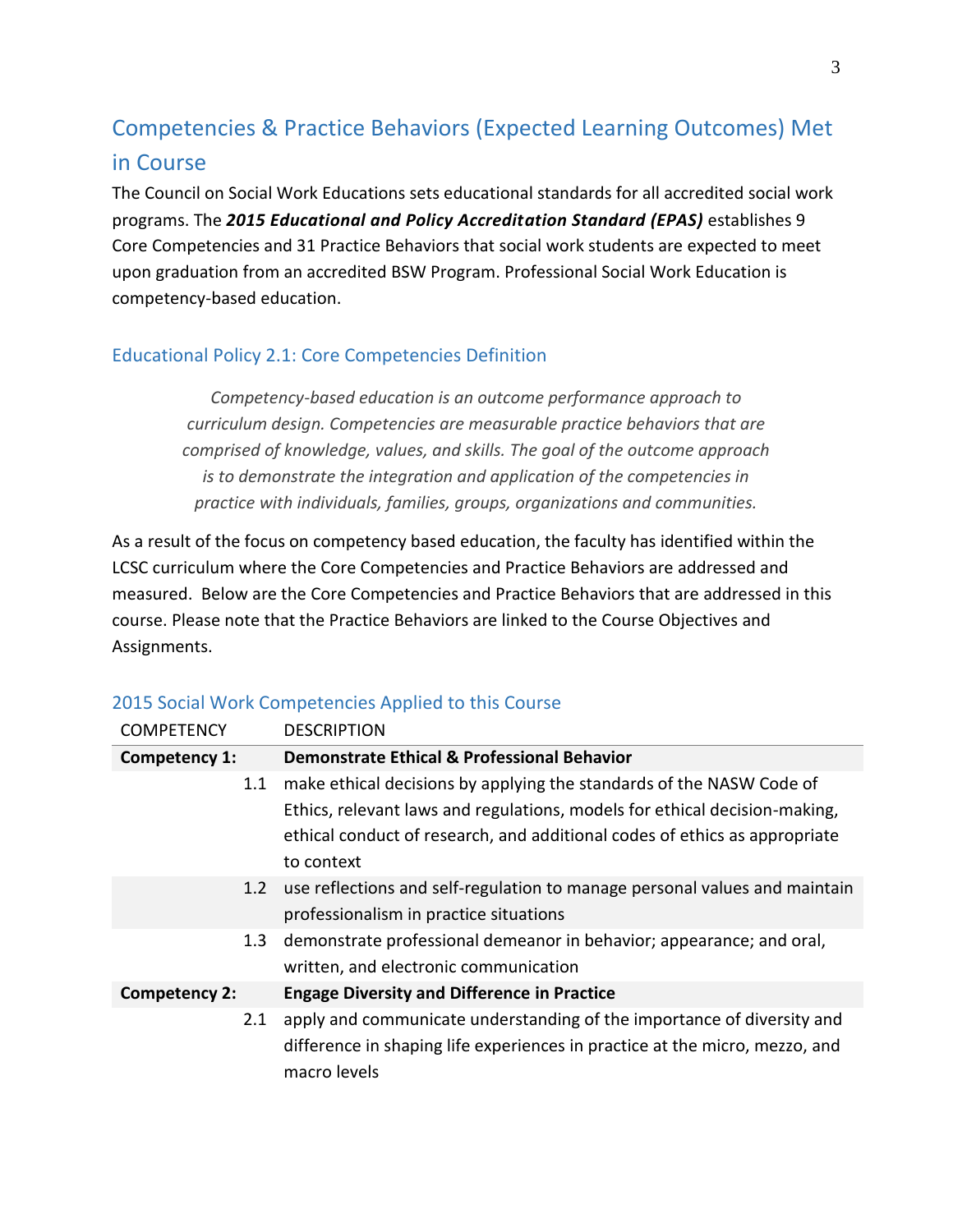| <b>COMPETENCY</b>    |     | <b>DESCRIPTION</b>                                                                             |
|----------------------|-----|------------------------------------------------------------------------------------------------|
|                      | 2.2 | present themselves as learners and engage clients and constituencies as                        |
|                      |     | expert of their own experiences                                                                |
|                      | 2.3 | apply self-awareness and self-regulation to manage the influence of                            |
|                      |     | personal biases and values in working with diverse clients and                                 |
|                      |     | constituencies                                                                                 |
| <b>Competency 6:</b> |     | Engage with Individuals, Families, Groups, Organizations, and                                  |
|                      |     | <b>Communities</b>                                                                             |
|                      | 6.1 | apply knowledge of human behavior and the social environment, person-                          |
|                      |     | in-environment, and other multidisciplinary theoretical frameworks to                          |
|                      |     | engage with clients and constituencies                                                         |
|                      | 6.2 | use empathy, reflection, and interpersonal skills to effectively engage                        |
|                      |     | diverse clients and constituencies                                                             |
| <b>Competency 7:</b> |     | Assess Individuals, Families, Groups, Organizations, and Communities                           |
|                      | 7.1 | collect and organize data, and apply critical thinking to interpret                            |
|                      |     | information from clients and constituencies                                                    |
|                      | 7.2 | apply knowledge of human behavior and the social environment, person-                          |
|                      |     | in-environment, and other multidisciplinary theoretical frameworks in the                      |
|                      |     | analysis of assessment data from clients and constituencies                                    |
|                      | 7.3 | develop mutually agreed-on intervention goals and objectives based on                          |
|                      |     | the critical assessment of strengths, needs, and challenges within clients                     |
|                      |     | and constituencies                                                                             |
|                      | 7.4 | select appropriate intervention strategies based on the assessment,                            |
|                      |     | research knowledge, and values and preferences of clients and                                  |
|                      |     | constituencies                                                                                 |
| <b>Competency 8:</b> |     | Intervene with Individuals, Families, Groups, Organizations, and                               |
|                      |     | <b>Communities</b>                                                                             |
|                      | 8.1 | critically choose and implement interventions to achieve practice goals and                    |
|                      |     | enhance capacities of clients and constituencies                                               |
|                      | 8.2 | apply knowledge of human behavior and the social environment, person-                          |
|                      |     | in-environment, and other multidisciplinary theoretical frameworks in                          |
|                      |     | interventions with clients and constituencies                                                  |
|                      | 8.3 | use inter-professional collaboration as appropriate to achieve beneficial<br>practice outcomes |
|                      | 8.4 | negotiate, mediate, and advocate with and on behalf of diverse clients and                     |
|                      |     | constituencies                                                                                 |
|                      | 8.5 | facilitate effective transitions and endings that advance mutually agreed-                     |
|                      |     | on goals                                                                                       |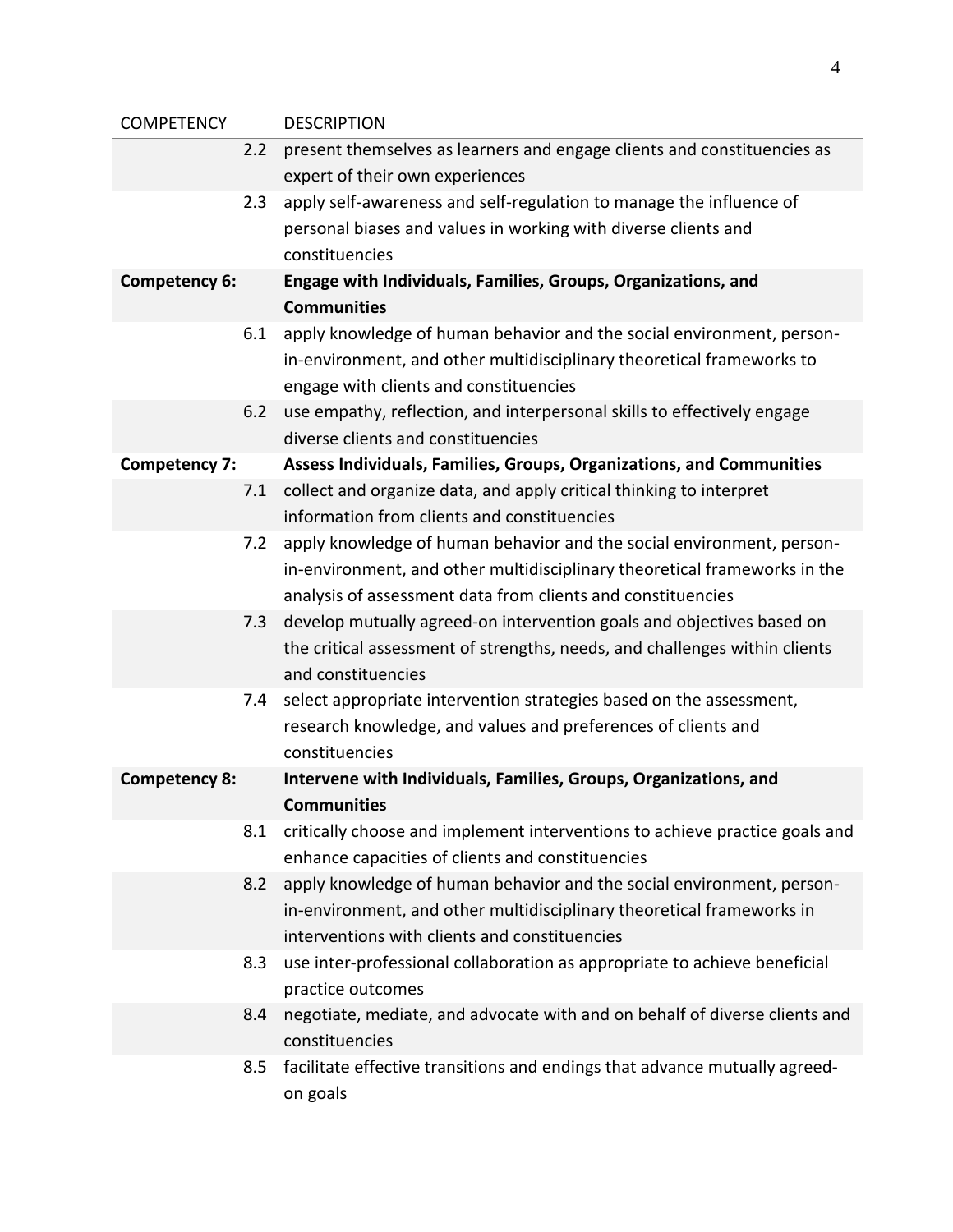## Required Textbooks

American Psychological Association. (2010). *Publication manual of the American Psychological*  Association (6<sup>th</sup> Ed.). Washington, D.C.: Author. (Needed for all social work courses).

- Birkenmaier, J. & Berg-Weger, M. (2017). *The Practice of Generalist Social Work* (4th ed.). New York, NY: Routledge.
- Friedlander, L. (Director). (2006). *Take the lead* [Motion Picture]. United States: New Line Cinema. (Needed for week 12 – may want to rent and just watch once).

## Classroom Expectations

#### Saturday Intensive Attendance

The primary teaching approach in this class is Hybrid and students will engage in collaborative learning both in-class through Saturday Intensives and on-line through video meetings and discussions. Saturday Intensives this year will be held synchronously (live) via Zoom due to COVID. They will be held from 9:00am to 3:00pm. Materials in the course will be presented through reading and media presentations in the weekly content folder. Additionally some content will be presented in the Saturday Intensives. Students will be responsible for all materials presented on-line and in-class.

#### Social and Economic Justice

There will be times during this course when societal "isms" or prejudicial attitudes and discriminatory practices are examined. Because of our commitment to social and economic justice, we are open to hearing all views and all perspectives will be carefully examined. Students are expected to be respectful of the opinions of others while at the same time striving to attain the ideals of social justice.

There will be times during this course when personal or sensitive information is discussed. Because of our commitment to 'Dignity and Worth of a Person' and 'Importance of Human Relationships,' I expect dialogue within discussion threads and posts to be respectful and professional. Be open to cultural humility when a different view other than your own is described. Ask questions and seek clarification before coming to judgmental conclusions.

In compliance with the Americans with Disabilities Act of 1990 and Section 504/508 of the Rehabilitation Act of 1973, Lewis-Clark State College provides accommodations to eligible students who experience barriers in the educational setting due to learning, emotional / mental, physical, visual, or hearing disabilities. Instructors will provide accommodations to students only after having received a Letter of Accommodation from the Student Counseling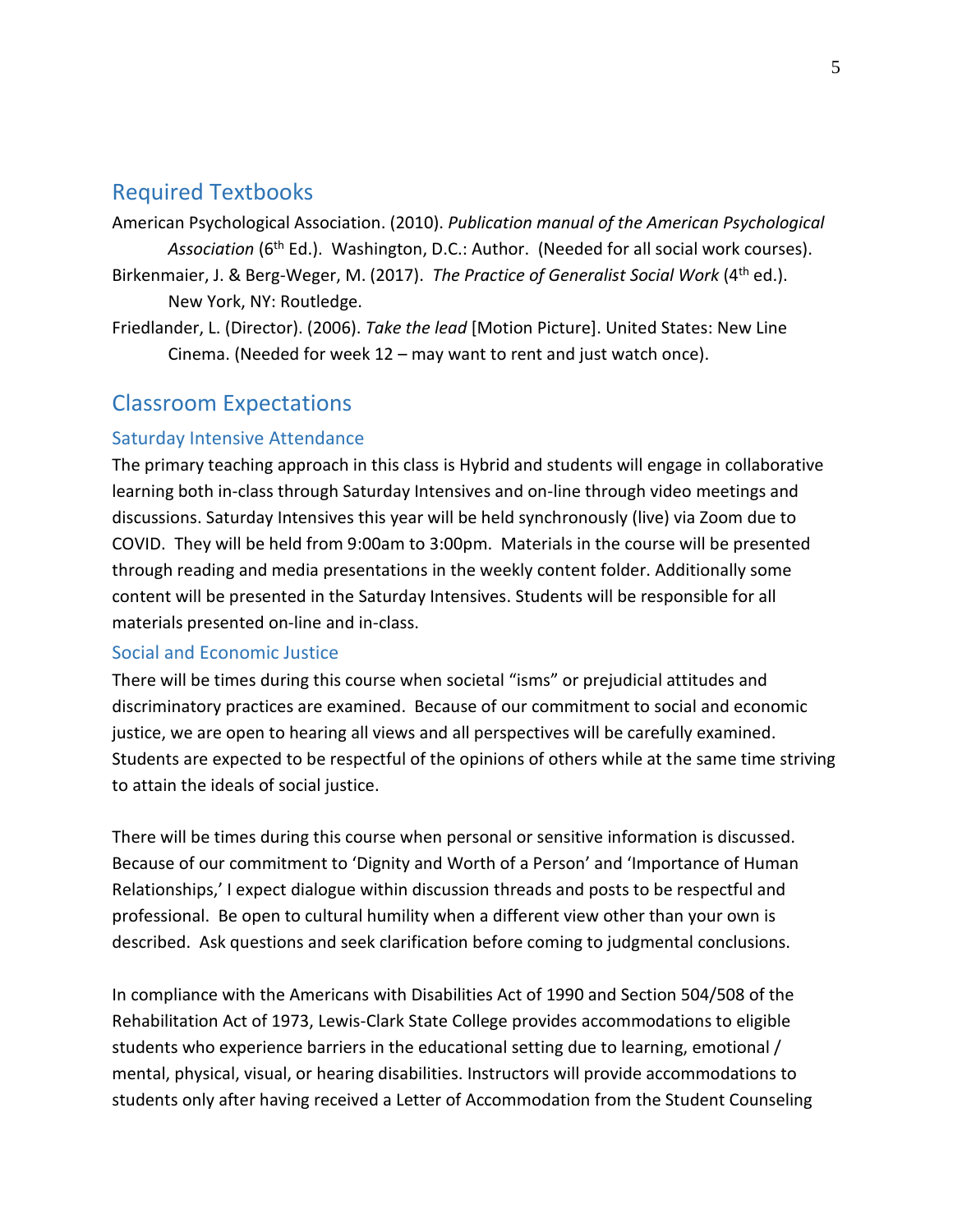Center: Disability Services. If a student would like to request accommodations, he or she must contact the Student Counseling Center: Disability Services so that a Letter of Accommodation may be sent to the instructor. Students requesting accommodations must contact the Student Counseling Center: Disability Services at the beginning of each semester, 208-792-2211.

If course adaptations or accommodations are needed because of a disability, if you need to make the instructor aware of emergency medical information, or if you will need special arrangements in case of building evacuation, please contact the instructor by the 10<sup>th</sup> day of the semester.

#### Lewis-Clark State College's Statement of Inclusion

*Regardless of race, color, age, sex, religion, national origin, disability, veteran status, or sexual orientation, you will be treated and respected as a human being.* Please visit [LCSC's Diversity](http://www.lcsc.edu/diversity/) web page for more information.

#### Social Work Program Expectations

The faculty members of the Social Work Program believe that we all share a responsibility for championing social and economic justice for all members of society. Guided by the *NASW Code of Ethics*, social workers should strive to:

- Eliminate personal and institutional discrimination,
- Ensure access to needed resources and opportunities for all persons,
- Expand options and opportunities for everyone, but especially for persons who are disadvantaged or disenfranchised,
- Respect cultural diversity in society,
- Advocate changes that improve social conditions and promote social justice,
- Encourage participation in the democratic process, and

Encourage people to develop their own voice.

#### Shared Client and Agency Information

In the classroom, students and professors will occasionally discuss clients and agencies. In these discussions, it is expected that information about clients and agencies should be disguised or eliminated if clients could be identified and that this information is to be held in confidence within the bounds of the Code of Ethics. You must disguise the identity of clients in written assignments including changing the name of the client. Acknowledge you have done so by placing an asterisk behind the name. For example, "I have a friend, Joe Bob\*, who has dealt with a similar situation."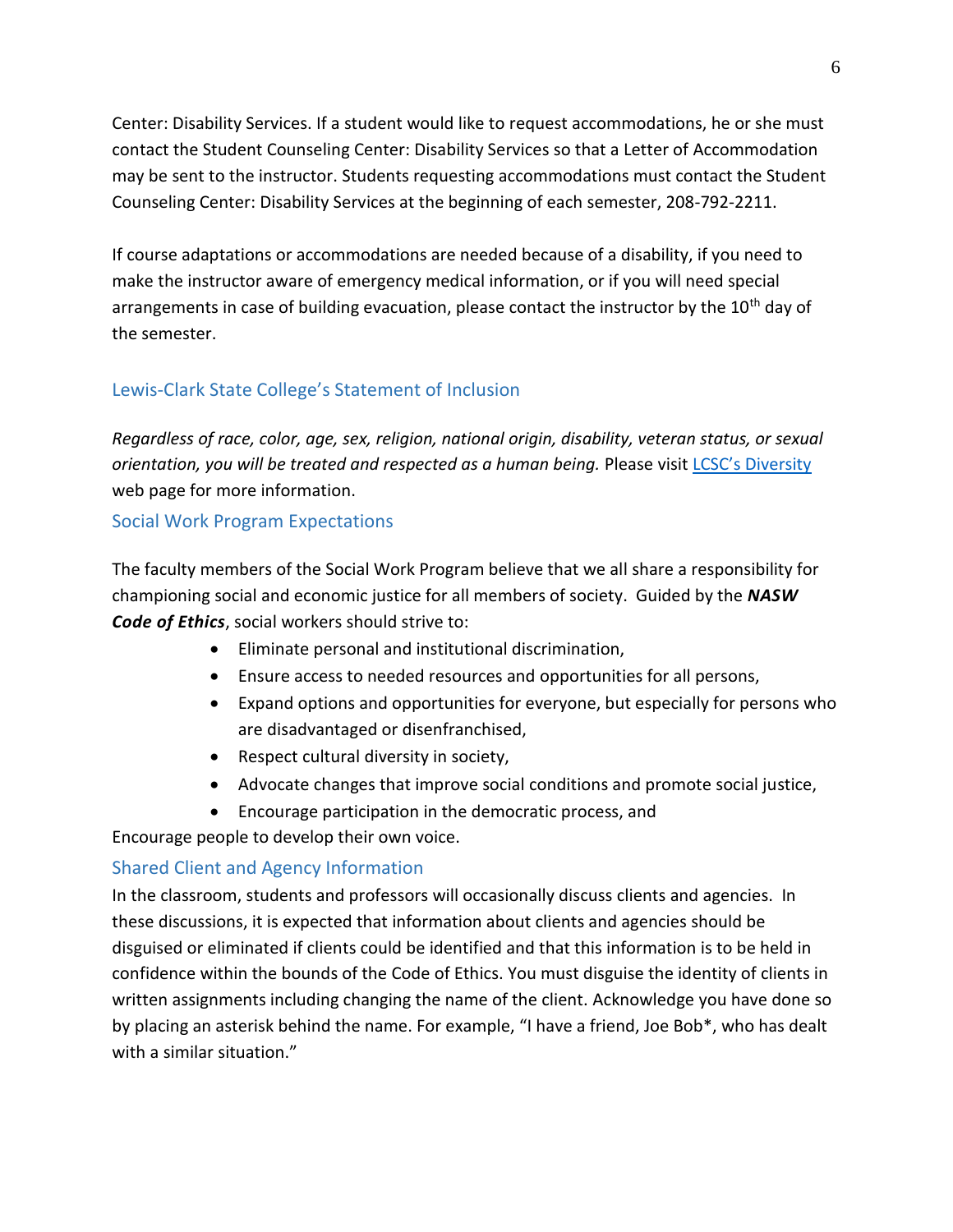#### Deadline for Submission of Class Assignments

- Assignments must be submitted through Canvas unless otherwise arranged and approved by the instructor.
- Discussion Threads, Reply Posts, Reflection Papers, Assignments, and Exams are due on the dates listed on the syllabus/course schedule or as scheduled by the instructor of this course. Late Discussion Threads, Reply Posts, Reflection Papers, Assignments, and Exams will have an automatic 10% deducted from the total.

Only work submitted before the midnight the Wednesday of Final's week of the semester will be accepted for inclusion in the grade for that semester.

1. Extra Credit: There are no extra credit assignments for this course.

#### Re-write Policy

Rewrites are not an option in this class. If you have any questions regarding the assignment, please do not hesitate to meet with this instructor. As the assignments are given on the first day of class (or at least two weeks before the assignment is due for pedagogical reasons) and because sufficient time is given, it is expected that quality work is submitted.

#### Professional Writing Standards

All printed work submitted to this professor should be prepared at a college standard of professional editing in accordance with the *Publication Manual of the American Psychological Association (6th Ed.)*. Therefore, allow sufficient preparation time for proofreading and correction of typos, misspellings, and grammatical errors.

The reason for this expectation is that professionals are often judged based upon the quality of their written work. Carelessness in spelling and editing suggests that there will also be mistakes in the substance of the work. Therefore, written work, which has misspellings and other editing problems, will be graded down on this basis alone. All work must be completed in 12 point font, preferably Times New Romans style or a similarly readable style.

**Note:** The efforts you make will help you with your courses at LCSC as well as throughout your professional career because you will continue to be judged by other professionals on the basis of your written work.

#### Academic Honesty and Plagiarism

Part of the mission of Lewis-Clark State is to educate students to be ethical. Students share with the faculty the responsibility for academic honesty and integrity. The College expects its students to do their own academic work. In addition, it expects active participation and equitable contributions of students involved in group assignments. Violation of the Academic Integrity Statement, in whole or part, could result in an "F" grade for the course. In addition to action by the professor, all incidents will be reported to the Social Work Program Director and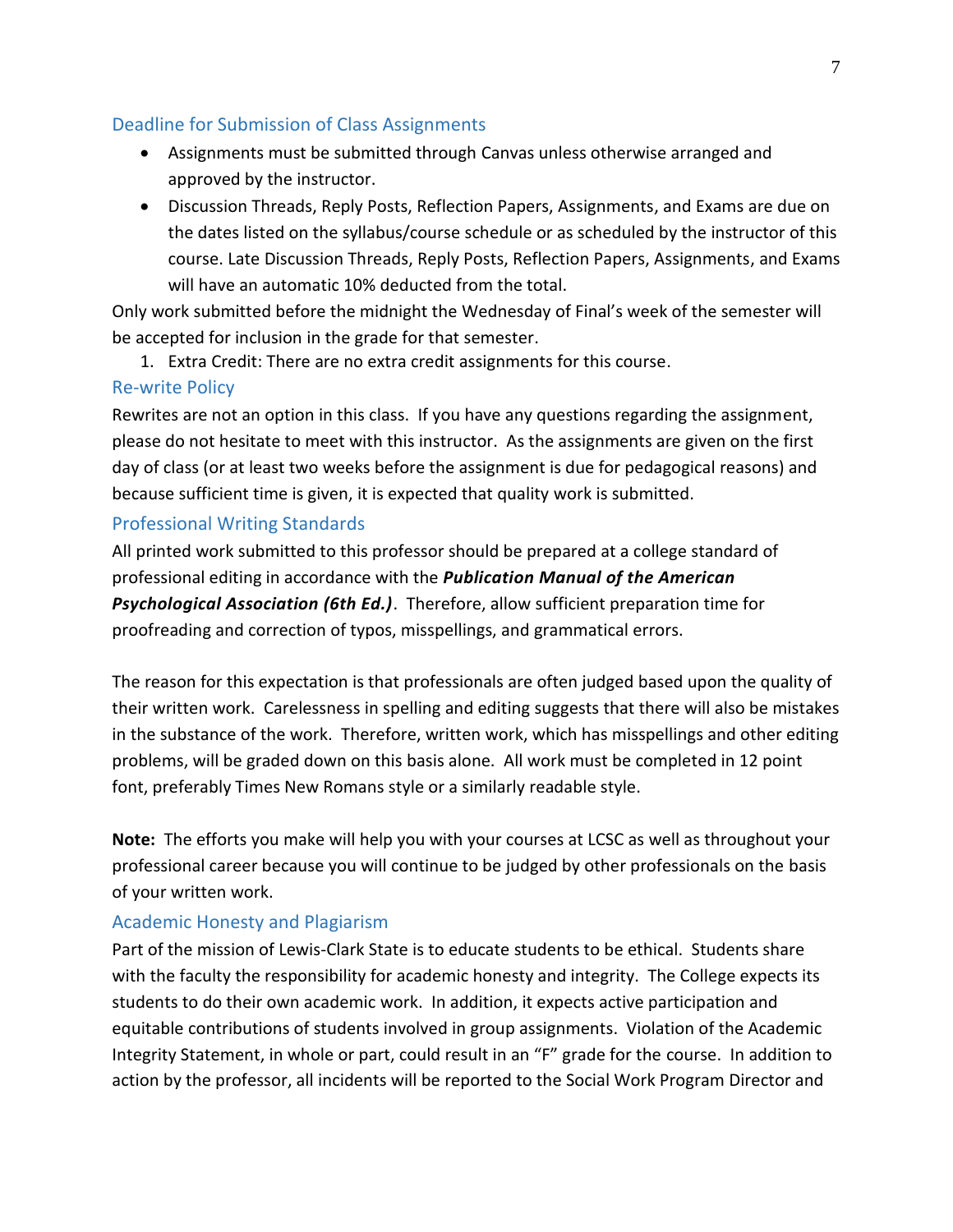possibly the Vice President of Student Affairs. The following acts of academic dishonesty are not acceptable:

- Cheating: using or attempting to use unauthorized materials, information, or study aids in any academic exercise (e.g., an exam).
- Fabrication: unauthorized falsification or invention of any information or citation in an academic exercise (e.g., a paper reference).
- Plagiarism: representing the words or ideas of another as one=s own in any academic exercise (e.g., failing to cite references appropriately or taking verbatim from another source).
- Facilitating academic dishonesty: helping or attempting to help another to commit academic dishonesty (e.g., allowing another to copy from your test or use your work).

#### Policy Regarding GPA

*Social work majors must achieve a B- or better in this required social work course. In the event that a student does not achieve a B- or better in this course, he/she will be required to retake it.* Additionally, students must maintain an overall GPA of 2.5 in LCSC and Transfer Credits and a 2.7 cumulative GPA in all social work courses.

#### Policy Regarding Incompletes

Students are expected to complete all work before the final session of the class. Incompletes are not granted automatically. A grade of "I" may be assigned only in cases of illness, accident, or other catastrophic occurrences beyond the student's control. It is the responsibility of the students to request an incomplete grade from the instructor before the end of the term. All work must be completed by the deadline specified by the instructor; otherwise the required work will be receiving a grade of "F."

#### Challenging a Grade

Students who wish to challenge a grade must do so in writing within one week of receiving a grade. I will consider your request and determine whether to review your grade. If I choose to review your grade, I will review your assignment in full and may adjust your grade up or down.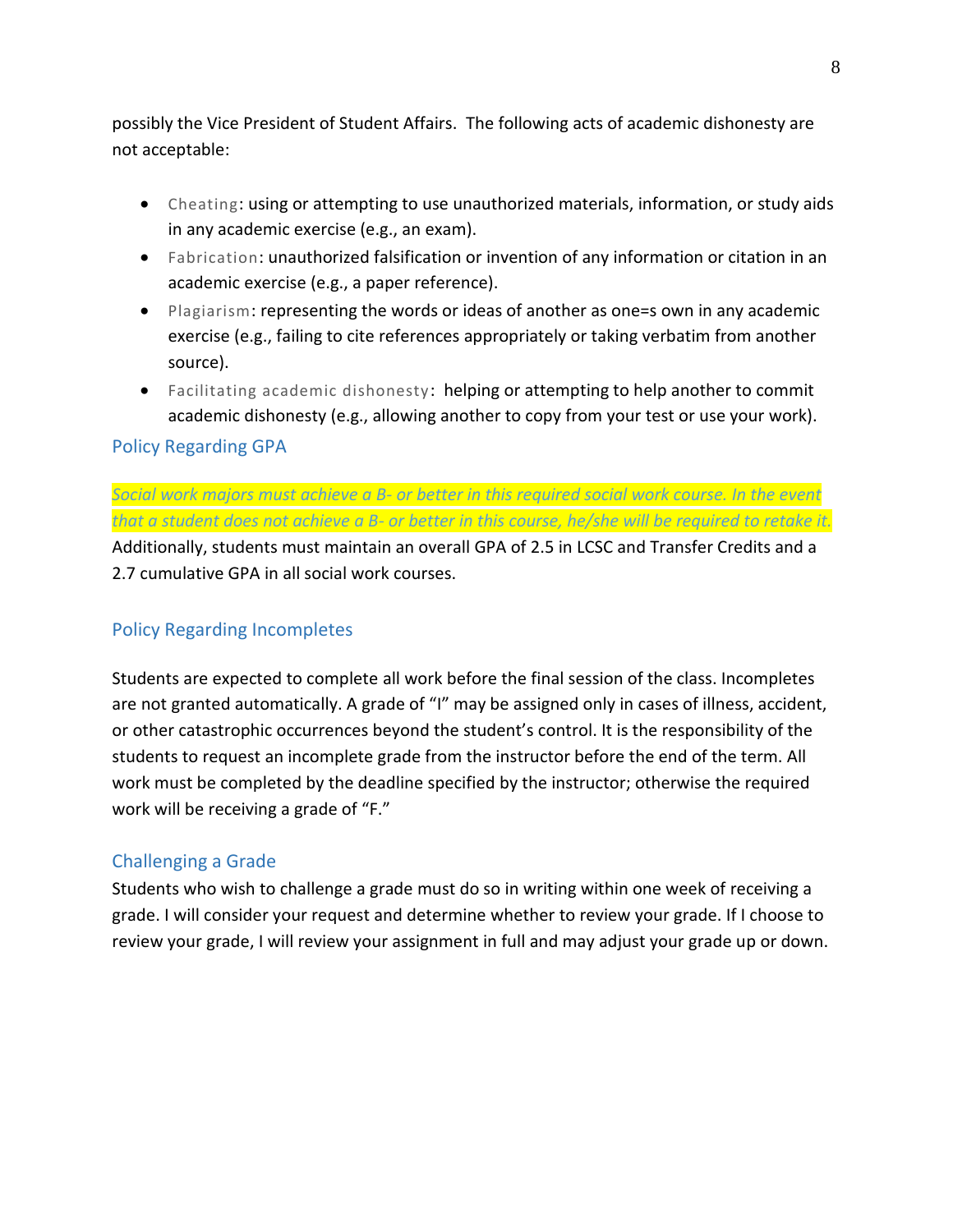## Grading Procedures

#### Grading Scale

| Letter Grade | Percentage | Letter Grade | Percentage      |
|--------------|------------|--------------|-----------------|
| A            | 95-100%    | А-           | 90-94.9%        |
| B+           | 87-89.9%   | В            | 83-86.9%        |
| $B -$        | 80-82.9%   | C+           | 77-79.9%        |
|              | 73-76.9%   | C-           | 70-72.9%        |
|              | 63-69.9%   |              | 62.9% and below |

#### Grade Definitions

#### LETTER DEFINITION

GRADE

| A | Above and beyond                                                           |
|---|----------------------------------------------------------------------------|
| B | Appropriate college level work meeting the syllabus' expectations          |
|   | Minimal level for content and written communication                        |
| D | Poor content or poor written communication, and/or incomplete, and/or late |
|   | Below minimum standards for content and written communication, incomplete, |
|   | and/or late                                                                |

#### Class Assignments

#### **1. Discussion Board Post (10 Points)**

a. You will participate in one Discussion Boards to introduce yourself to the class. You will respond to the topic forum and reply to at least two classmates for each forum. Initial posts are due Thursdays through Canvas by midnight and at least two replies are due Sunday through Canvas by midnight of that week.

#### **2. Self-Reflection Paper (25 points)**

**a.** In a journal style paper report your feelings, thoughts, and beliefs regarding working with your GPCP partner, self-care in general, and your current 8 Ways to Well-being practice. See Canvas for full instructions.

#### **3. Video Meetings (175 Points)**

**a.** You will participate in five Video Meetings via Zoom with your Generalist Planned Change Process (GPCP) Partner. The first Video Meeting will be to orient yourself to setting up meetings in Zoom and to introduce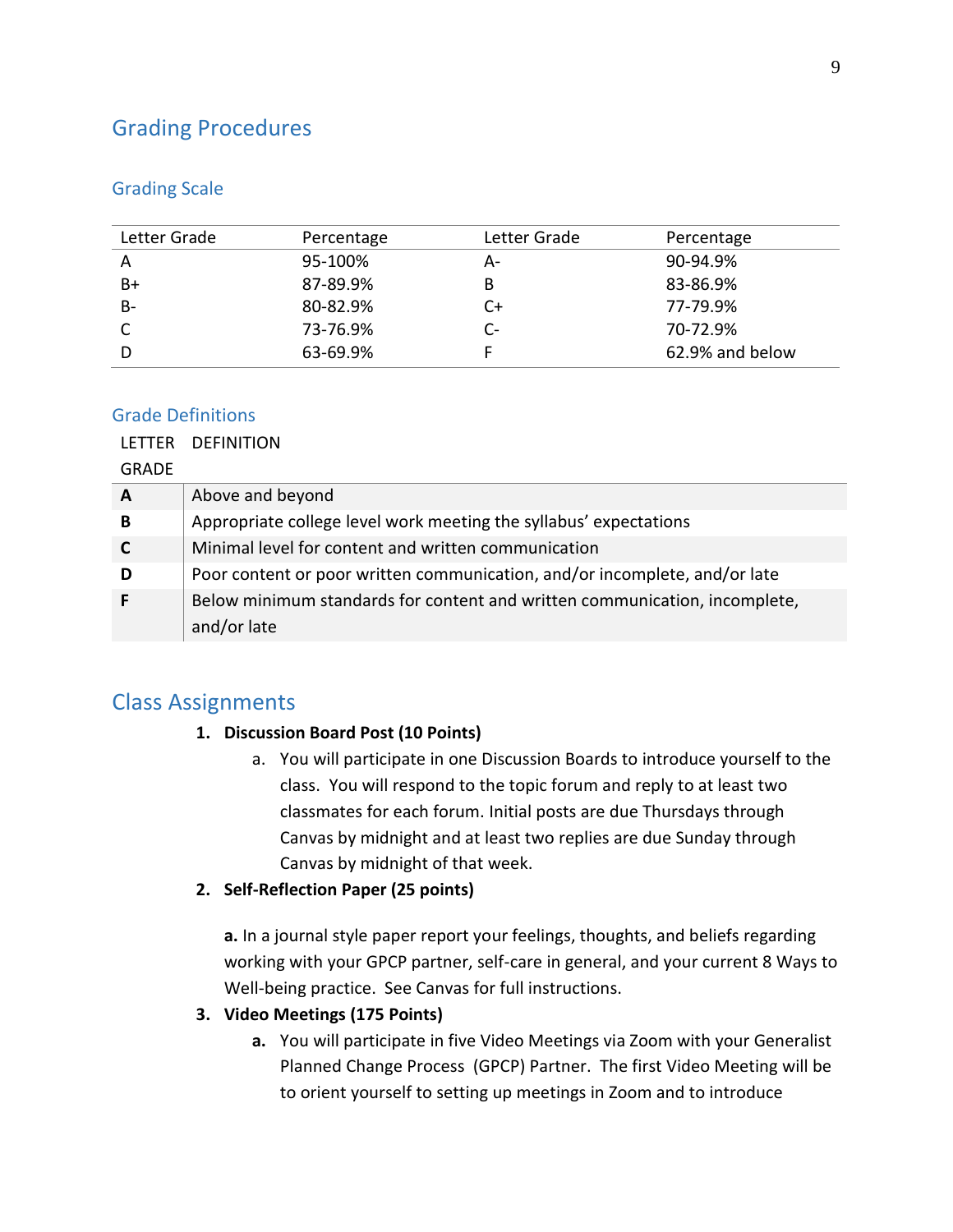yourself to your partner. The remaining four will be with your Generalist Planned Change Process (GPCP) Partner for the purpose of creating goals and a plan with your partner that your partner will work on during the Semester. This assignment will enable your instructor to evaluate your engagement, assessment, planning, intervention, evaluation, and termination skills. There will be 5 Video Meetings at 35 points each for a total of 175 points. See Canvas for instructions.

#### **4. Reading Quizzes (140 Points)**

**a.** Students are expected to read the textbook's assigned chapter each week prior to participating in discussion posts, assignments, or chapter quizzes. Weekly quizzes are due Sunday through Canvas by midnight of that week. There will be 14 quizzes at 10 points each for a total of 140 points.

#### **5. Help Paper (50 Points)**

a. In the Help Paper, you will write a paper on the experience of being asked for help and your own experience of asking for help. See Canvas for instructions.

#### **6. Ethical Decision-Making Process (50 Points)**

a. For this assignment, you will utilize the Ethical Decision-Making Worksheet provided in Canvas to assist you in working through an ethical dilemma case example. See Canvas for instructions.

#### **7. Generalist Planned Change Process Assignments**

- a. Expectations:
	- 1. In this semester long assignment, you will be randomly paired with a peer from your class to practice working through each phase of Generalist Planned Change Process (GPCP). Together you will take turns being the client and the social worker with the goal of developing a viable self-care plan for each of you this semester.
	- 2. **Confidentiality:** It is your duty to protect your partner's right to confidentiality.
	- 3. It is expected that you interact and communicate through Video for 80% of your communication.
	- 4. See Canvas for instructions for each of the 7 GPCP Assignments.
- b. Engagement Paper (25 Points)
- c. Assessment Paper (50 Points)
- d. Planning Paper (50 Points)
- e. Intervention Paper (25 Points)
- f. Evaluation Paper (25 Points)
- g. Termination Paper (25 Points)
- 8. **Stages of Group Development Paper (100 Points)**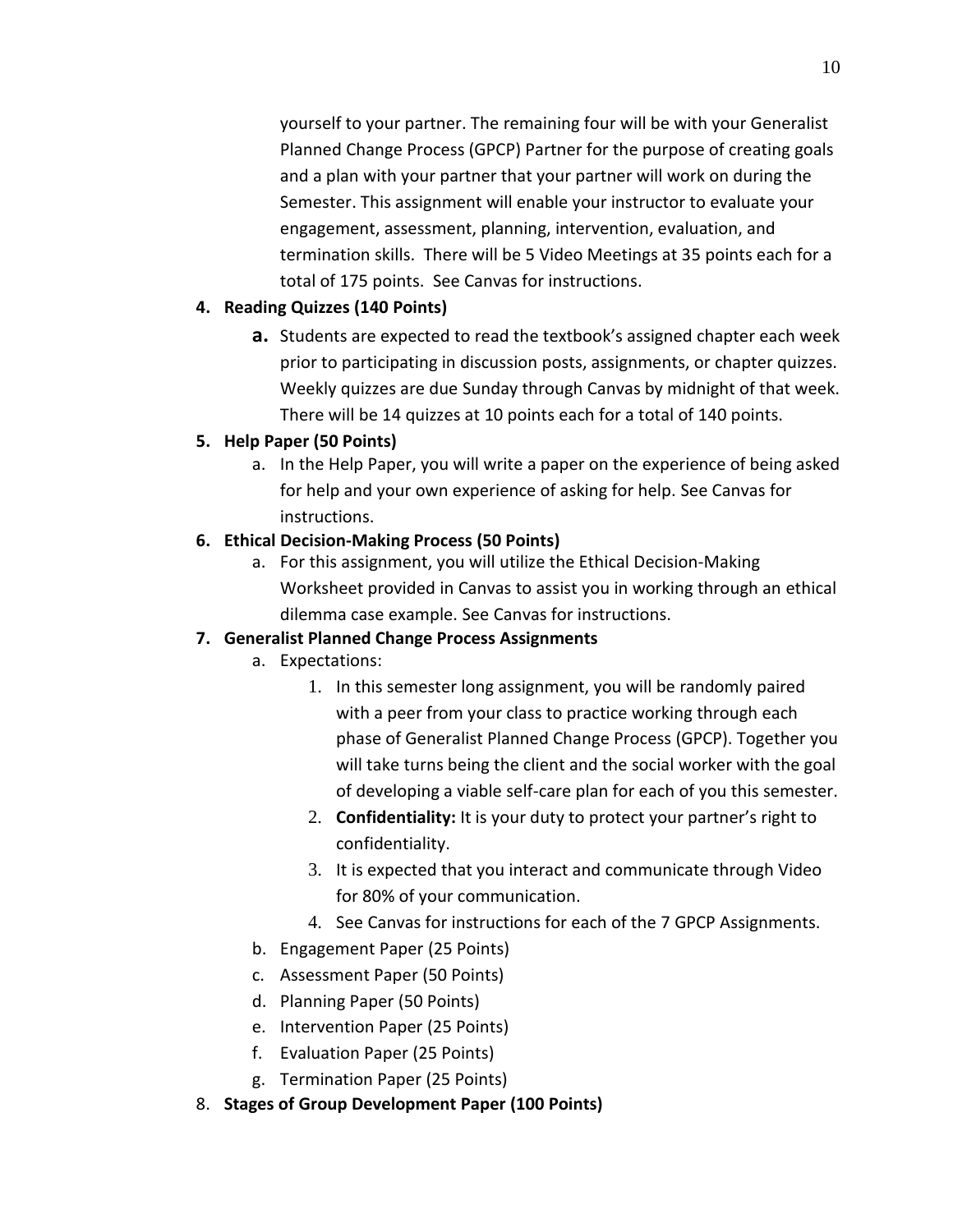a. For this Stages of Group Development Paper, you will watch a movie demonstrating stages of group development on your own. Students will follow the portrayed group through the stages of group development, examine the strategies the facilitator utilized, and note roles played by various group members. See Canvas for instructions.

**Total Points 750**

## Tentative Class Schedule

*All assignments are due Sunday by Midnight unless otherwise stated with an \**.

| <b>Week &amp; Date</b> | <b>Activity</b>              | <b>Readings</b>  | <b>Assignments - Points</b>             |
|------------------------|------------------------------|------------------|-----------------------------------------|
| Week 1                 | Syllabus, Overview of        | Syllabus &       | *Reading Quiz on Syllabus               |
| Jan 18 - 23            | Class, & Understanding       | Assignment       | *Discussion Board                       |
|                        | <b>Social Work Practice</b>  | Instructions     |                                         |
| Week 2                 | <b>Understanding Social</b>  | Chapter 1        | Reading Quiz Ch. 1                      |
| Jan 24 - 30            | Work Practice & Theory       |                  | Video Meeting 1 with partner            |
|                        |                              |                  | Self-Reflection Paper                   |
| Week 3                 | Applying Values & Ethics     | Chapter 2        | Reading Quiz Ch. 2                      |
| Jan. 31 - Feb. 6       | Individual Engagement        |                  | Help Paper - 50                         |
| Week 4                 | Individual Engagement        | Chapter 3        | Reading Quiz Ch. 3                      |
| Feb. 7 - 13            | <b>Individual Assessment</b> |                  | Video Meeting 2 with partner            |
|                        |                              |                  |                                         |
| Week 5                 | <b>Individual Assessment</b> | Chapter 4        | Reading Quiz Ch. 4                      |
| Feb. 14 - 20           | Applying Values & Ethics     |                  |                                         |
| <b>Synchronous</b>     |                              |                  |                                         |
| <b>Zoom meeting</b>    |                              |                  |                                         |
| 9:00-3:00              |                              |                  |                                         |
| Week 6                 | Individual Planning, Case    | Chapter 5        | Reading Quiz Ch. 5                      |
| Feb.21 - 27            | Study, and Skills Practice   |                  | Engagement Paper*                       |
|                        |                              |                  | <b>Ethical Decision-Making</b>          |
|                        |                              |                  | Process*                                |
| Week 7                 | <b>Family Engagement</b>     | Chapter 6 $(1st$ | Reading Quiz Ch. 6 first half           |
| Feb. 28 - Mar. 6       |                              | half)            | <b>Assessment Paper</b>                 |
| Week 8                 | <b>Family Assessment</b>     | Chapter 6 (2nd   | Reading Quiz Ch. 6 2 <sup>nd</sup> half |
| Mar. 6 - 13            |                              | half)            | Video Meeting 3 with partner            |
| Week 9                 | Family Planning &            | Chapter 7        | <b>Planning Paper</b>                   |
| Mar. 14 - 20           | Intervention                 |                  |                                         |
| Week 10                | Group Engagement &           | Chapter 8        | Reading Quiz Ch. 8                      |
| Mar. 21 - 27           | Assessment, Case Study,      |                  |                                         |
|                        | and Skills Practice          |                  |                                         |